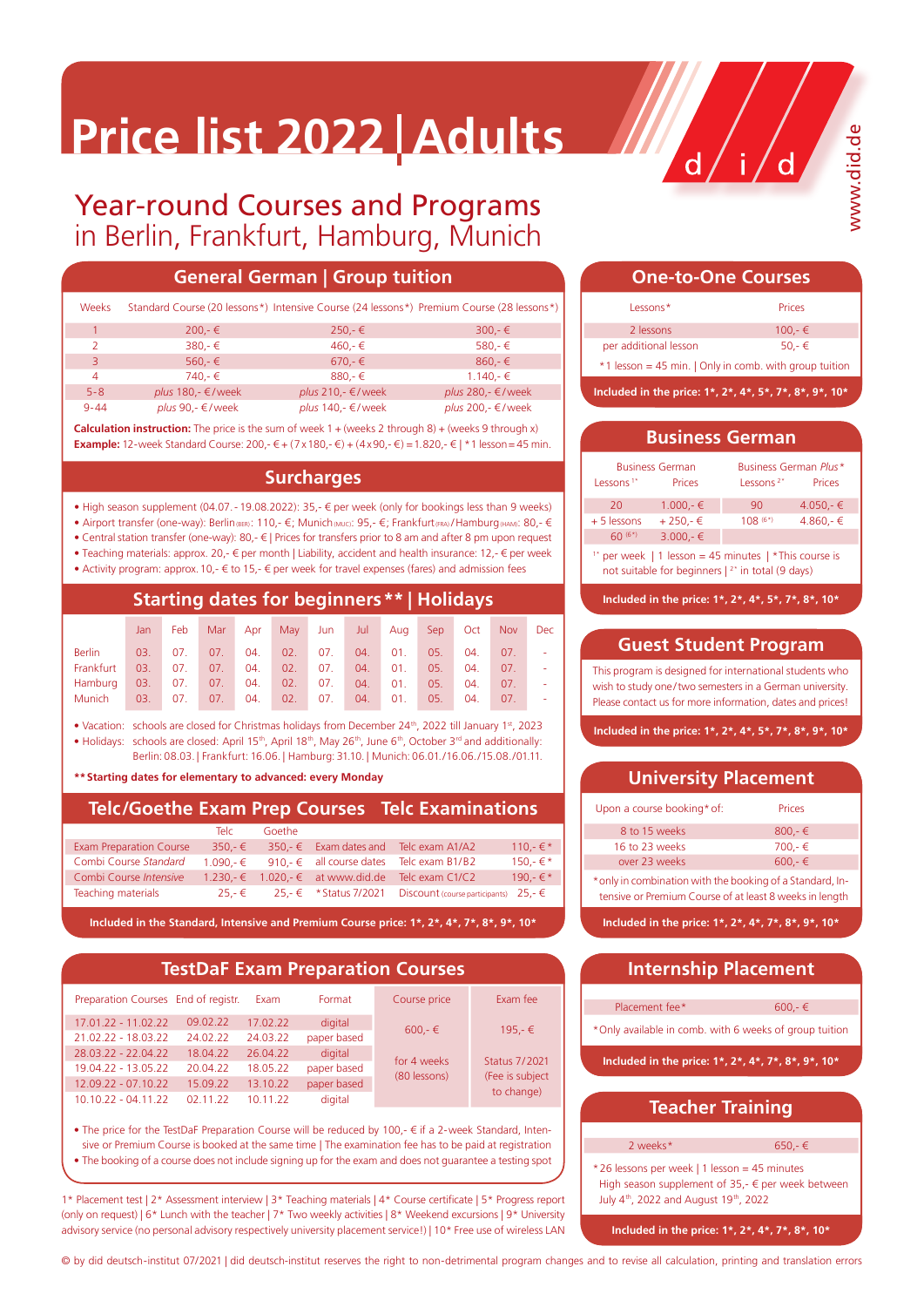# **Price list 2022 Adults**

## Summer Courses and Programs in Berlin, Frankfurt, Hamburg, Munich

| <b>University Summer Courses</b>                                                         |                                          |                                           |                                                                                           | <b>Project themes 2022</b>                                                                                                                                                                                                                                                                                             |               |                    |                    |               |
|------------------------------------------------------------------------------------------|------------------------------------------|-------------------------------------------|-------------------------------------------------------------------------------------------|------------------------------------------------------------------------------------------------------------------------------------------------------------------------------------------------------------------------------------------------------------------------------------------------------------------------|---------------|--------------------|--------------------|---------------|
| All 4 institutes<br>Course I<br>Course II                                                | Course start<br>04.07.2022<br>18.07.2022 | Course end<br>15.07.2022<br>29.07.2022    | Course price<br>$500 - \epsilon$<br>(for 2 weeks)                                         | Metropolis: Past, present and future of the capital city Berlin<br><b>Berlin</b><br>Money, Money, Money: Germany's economic and financial life<br>Frankfurt<br>The gateway to the world: Globalization by land, water and air<br>Hamburg<br>Between laptop and Lederhose: Germany's technology center<br><b>Munich</b> |               |                    |                    |               |
| Included in the price                                                                    |                                          |                                           |                                                                                           | <b>Course and accommodation</b>                                                                                                                                                                                                                                                                                        |               |                    |                    |               |
| • Standard Course (40 lessons)                                                           |                                          | • Teaching materials   Course certificate |                                                                                           | Accommodation                                                                                                                                                                                                                                                                                                          |               | Board/Meals        | Single room        | Come2qether   |
|                                                                                          | • Seminars and workshops (8 lessons)     | • 4 afternoon activities (fees included)  |                                                                                           | Private room                                                                                                                                                                                                                                                                                                           |               | Self-catering      | 900.- $\in$        | not available |
|                                                                                          | • Placement test   Assessment interview  | • 1 weekend excursion (fees included)     |                                                                                           | Host family                                                                                                                                                                                                                                                                                                            |               | <b>Breakfast</b>   | $1.020 - \epsilon$ | 960,- €       |
|                                                                                          |                                          |                                           |                                                                                           | Youth hotel                                                                                                                                                                                                                                                                                                            |               | <b>Breakfast</b>   | $1.090 - \epsilon$ | 930,- €       |
| <b>Surcharges</b>                                                                        |                                          |                                           | Residence <sup>1*</sup>                                                                   |                                                                                                                                                                                                                                                                                                                        | Self-catering | $1.160 - \epsilon$ | not available      |               |
| • Personal liability, accident and health insurance: 12,- $\epsilon$ per week/per person |                                          |                                           | In Frankfurt an additional tourist contribution (city tax) of $14.5 \in$ per week applies |                                                                                                                                                                                                                                                                                                                        |               |                    |                    |               |

• Airport transfer (one-way): (BER) 110,-  $\epsilon$ ; (MUC) 95,-  $\epsilon$ ; (FRA)/(HAM) 80,-  $\epsilon$ 

Price/person (course and accommodation) | <sup>1</sup>\* Berlin, Frankfurt and Hamburg only

# Year-round Accommodation Options

|                                                          | Host Family/Hotel   Berlin, Frankfurt, Hamburg, Munich |                       |                  |                       |                       |
|----------------------------------------------------------|--------------------------------------------------------|-----------------------|------------------|-----------------------|-----------------------|
| Prices per week and per person (from Sunday to Saturday) |                                                        | <b>Berlin</b>         | Frankfurt*       | Hamburg               | Munich                |
|                                                          | Single room with breakfast <sup>2*</sup>               | $230,-€$              | $230 - \epsilon$ | $230,-€$              | $230,-€$              |
| Host family                                              | Single room with half-board <sup>3*</sup>              | 290,-€                | 290,-€           | 290,-€                | 290,-€                |
|                                                          | Double room with breakfast (Come2gether)** 2*          | $200,-$ €             | $200,-$ €        | $200,-$ €             | $200,-$ €             |
|                                                          | Double room with half-board (Come2gether)** 3*         | $250,-€$              | 250,-€           | 250,-€                | 250,-€                |
|                                                          |                                                        |                       |                  |                       |                       |
| Private room                                             | Single room (self-catering) <sup>1*</sup>              | 170,-€                | 170,-€           | 170,-€                | 170,-€                |
|                                                          |                                                        |                       |                  |                       |                       |
|                                                          | Summer (03.07.2022 - 20.08.2022)                       | plus 30,- $∈$         | plus 30,- €      | plus 30,- $∈$         | plus 30,- $\epsilon$  |
| Season supplements                                       | $(25.12.2022 - 31.12.2022)$<br>Winter                  | plus $100 - \epsilon$ | plus 100,- $∈$   | plus $100 - \epsilon$ | plus $100 - \epsilon$ |
| Host family / Private room                               |                                                        |                       |                  |                       |                       |
|                                                          | Single room with breakfast <sup>3*</sup>               | $295,-€$              | 295,-€           | $295,-€$              | $295,-€$              |
| Youth hotel                                              | Double room B&B (Come2gether)** 2*                     | $215,-€$              | $215,-€$         | $215,-€$              | $215,-€$              |
|                                                          | Double room B&B (single traveler) *** 2*               | $215.-€$              | $215,-€$         | $215,-€$              | $215,-€$              |

 \* plus an additional tourist contribution of 14,- € per week | The tax does not apply if the length of stay exceeds 12 weeks (registration at the registration office required) \*\* Only for two participants traveling together | \*\*\* only from 03.07.2022 until 20.08.2022 | Prices per supplementary night and per person: 1\*35,- € | 2\*45,- € | 3\*55,- €

### **Student Residence | Berlin, Frankfurt, Hamburg, Munich**

| Course location<br>Type of accommodation<br>Period/Frequency   Age group | Period/Frequency                                                                                                        | Berlin/Frankfurt*/Hamburg<br>1-bedroom apartment<br>18 years and older | <b>Munich</b><br>1-bedroom apartment<br>18 years and older | <b>Munich</b><br>Come2gether   Double room<br>18 years and older |  |  |  |
|--------------------------------------------------------------------------|-------------------------------------------------------------------------------------------------------------------------|------------------------------------------------------------------------|------------------------------------------------------------|------------------------------------------------------------------|--|--|--|
|                                                                          | 1 week                                                                                                                  | $450 - \epsilon$                                                       | $575,-€$                                                   | $350,-$ €                                                        |  |  |  |
|                                                                          | 2 weeks                                                                                                                 | $600 - \epsilon$                                                       | $1.150,-$ €                                                | 700.-€                                                           |  |  |  |
| Student residence                                                        | 3 weeks                                                                                                                 | 750.-€                                                                 | $1.725 - €$                                                | $1.050,-€$                                                       |  |  |  |
| (Prices per person)                                                      | 4 weeks                                                                                                                 | 900.- $\in$                                                            | $1.800 - \epsilon$                                         | $1.100 - \epsilon$                                               |  |  |  |
|                                                                          | Supplementary week                                                                                                      | plus 225,- $∈$                                                         | plus 450,- $∈$                                             | plus $275 - \epsilon$                                            |  |  |  |
|                                                                          | Calculation example   Price for 12 weeks = (Price for 4 weeks) + (Price per supplementary week x 8 supplementary weeks) |                                                                        |                                                            |                                                                  |  |  |  |
|                                                                          |                                                                                                                         |                                                                        |                                                            |                                                                  |  |  |  |
| Season suppl. (03.07. - 20.08.22)                                        | per week/per person                                                                                                     | plus 30.- $∈$                                                          | plus 30,- $∈$                                              | plus 30,- $∈$                                                    |  |  |  |
|                                                                          |                                                                                                                         |                                                                        |                                                            |                                                                  |  |  |  |
| Service fee                                                              | ONCE-ONLY (to be paid upon booking)                                                                                     | plus 150,- €                                                           | included                                                   | included                                                         |  |  |  |
|                                                                          |                                                                                                                         |                                                                        |                                                            |                                                                  |  |  |  |
| Security deposit                                                         | ONCE-ONLY (to be paid upon booking)                                                                                     | $200.-€$                                                               | $200,-$ €                                                  | $200.-€$                                                         |  |  |  |

\* plus an additional tourist contribution of 14,- € per week | The city tax does not apply if the length of stay exceeds 12 weeks (registration at the registration office required) Check-in on Sundays between 2 pm and 6 pm | Check-out on Saturdays between 8 am and noon | Surcharges for earlier arrivals /later departures on request | No supplementary nights bookable | Deposit will be returned if no damages have occurred | Deposit payment /pay-out by bank transfer only; bank charges are for the participant's account

© by did deutsch-institut 07/2021 | did deutsch-institut reserves the right to non-detrimental program changes and to revise all calculation, printing and translation errors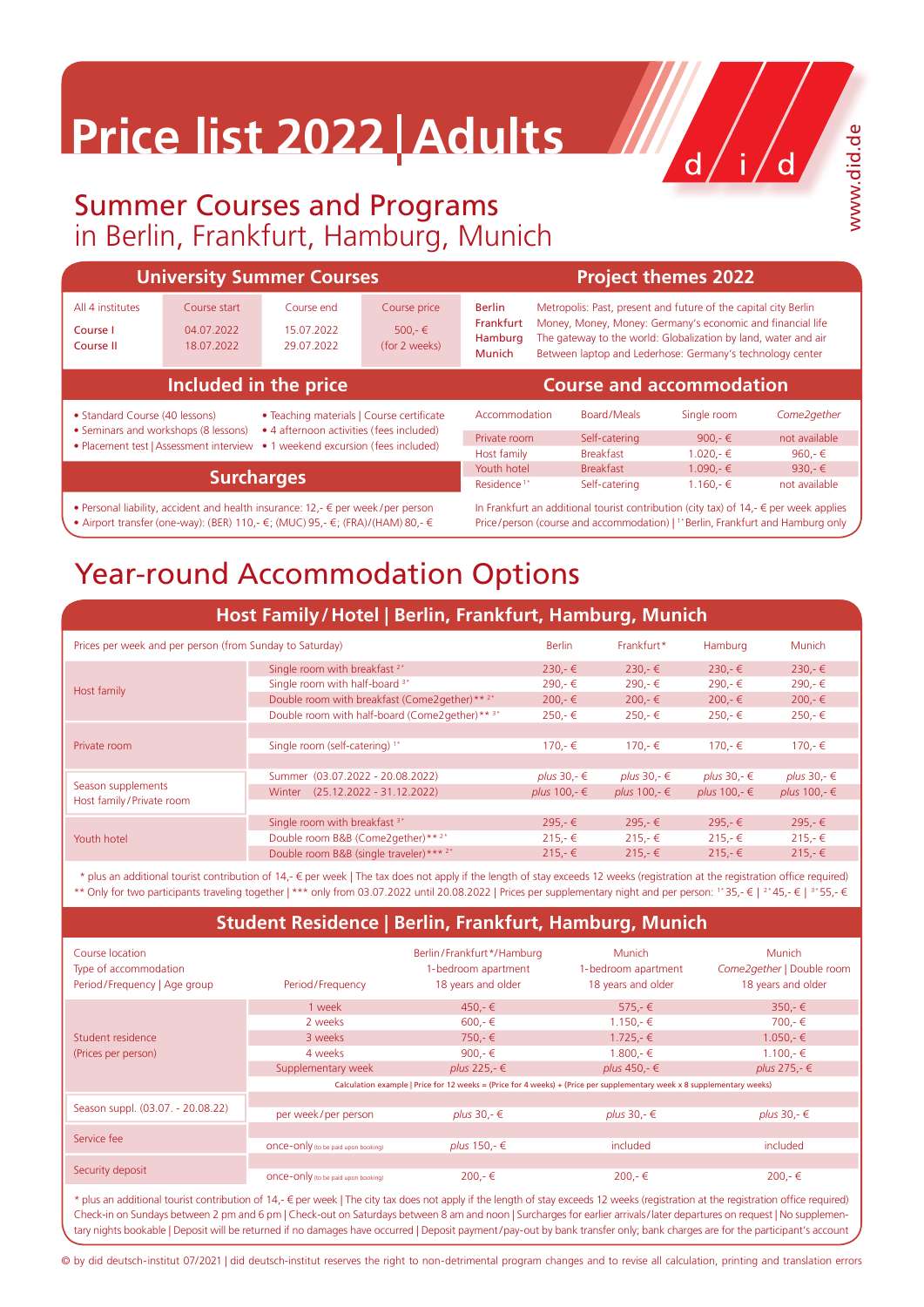# **Price list 2022 Juniors**

## Year-round Homestay Courses with host family accommodation

### **Homestay Courses from 14 to 17 years in Augsburg**

|                                             | <b>Summer Course</b><br>20 lessons / week<br>1 week   2 weeks   Suppl. week | <b>Winter Course</b><br>24 lessons / week<br>Price per week | Season Course<br>24 lessons / week<br>Price per week |
|---------------------------------------------|-----------------------------------------------------------------------------|-------------------------------------------------------------|------------------------------------------------------|
| Double room <sup>1*</sup>                   | 900,- €   1.400,- €   + 700,- €                                             | $650 - \epsilon$                                            | $650,-$ €                                            |
| Single room <sup>1*</sup>                   | 1.050,- €   1.700,- €   + 850,- €                                           | 800,- $\in$                                                 | 800.- $\in$                                          |
| Supplementary night                         | $75.-€$                                                                     | $75.-€$                                                     | $75.-€$                                              |
| Intensive Course Upgrade <sup>2*</sup>      | plus 50,- € per week                                                        | not available                                               | not available                                        |
| Individual Tuition Upgrade <sup>3*</sup>    | not available                                                               | plus 100,- € per week plus 100,- € per week                 |                                                      |
| Transfer (Airport Munich/MUC) <sup>4*</sup> | 75,-€                                                                       | $125,-€$                                                    | $125,-€$                                             |
| Transfer (Augsburg railway station) 4*      | $50 - \epsilon$                                                             | $50 - \epsilon$                                             | $50 - \epsilon$                                      |

1 lesson = 45 minutes | 1\* Host family accommodation with full board (price per person)

<sup>2\*</sup> Four (4) additional lessons per week  $|^{3*}$  One-to-one individual tuition (price per double lesson)

4\* One-way transfer on arrival (Sunday) /on departure (Saturday) from / to airport or railway station

### **Included in the price**

- Placement test | Materials | Course certificate
- Expenses for activities and excursions • Summer Course: 4 activities per week
- Winter Course: 3 activities per week
- Season Course: 2 activities per week
- 1 weekend excursion (except on Sat of departure)
- Full board | Beginning with supper on the day of arrival (Sunday) and ending with breakfast on the day of departure (Saturday)
- Check-in: Sundays noon to 8 pm
- Check-out: Saturdays 8 am to noon

• Local transportation card (public transport)

### **Course dates | Starting dates | Holidays 2022**

- Elementary to advanced: every Monday | Courses are not suitable for absolute beginners
- Summer: 19.06. 27.08.22 | Winter: 02.01.22 29.01.22 | Season: 30.01. 18.06. and 28.08. 17.12.22
- Holidays: Jan. 6<sup>th</sup>, April 15<sup>th</sup>, April 18<sup>th</sup>, May 26<sup>th</sup>, June 6<sup>th</sup>, June 16<sup>th</sup>, Aug. 15<sup>th</sup>, Oct. 3<sup>rd</sup>, Nov. 1st 2022
- Christmas holidays: December 17<sup>th</sup>, 2022 to January 1<sup>st</sup>, 2023 (school closed)

### **Surcharges**

- One-way transfer surcharge for transfers prior to 8 am and after 8 pm: 35,- € (regular fees see above)
- One-way transfer surcharge for participants traveling as unaccompanied minors (UM): 35,- €
- Personal liability, accident and health insurance:  $12, -6$  per week

• Telc A1/A2: 110,- €, B1/B2: 150,- €, C1/C2: 190,- € (subject to change) | Exams will be held in Munich

# Deutsch Privat Program

### **Language training in a German teacher's home\***

|                                                                                                       |                    | 10 lessons / week 15 lessons / week 20 lessons / week 25 lessons / week<br>$+5$ hrs of activities $+5$ hrs of activities $+5$ hrs of activities $+5$ hrs of activities |           |                    |  |  |  |
|-------------------------------------------------------------------------------------------------------|--------------------|------------------------------------------------------------------------------------------------------------------------------------------------------------------------|-----------|--------------------|--|--|--|
| per week                                                                                              | $1.050 - \epsilon$ | $1.200 - \epsilon$                                                                                                                                                     | 1.350.- € | $1.500 - \epsilon$ |  |  |  |
| *Family accommodation in single room with full board   Year-round starting dates   1 lesson = 45 min. |                    |                                                                                                                                                                        |           |                    |  |  |  |

### **Included in the price Surcharges**

- Placement test | Course certificate
- Family accommodation | Single room | Full board
- 2 afternoon activities per week
- Local transportation card (public transport)
- Transfer from/to the train station (by host families)
- Airport transfer (prices according to the chosen course location upon request) | Prices for transfers prior to 8 am and after 8 pm upon request • Transfer surcharges for participants traveling as
- unaccompanied minors (UM) upon request

### **Public High School Program**

 $d/i/d$ 

| <b>Months</b>    | Option Classic <sup>1*</sup> | Option Choice <sup>2*</sup> |  |
|------------------|------------------------------|-----------------------------|--|
| $\mathcal{P}$    | $2.800,-$ €                  | $3.800 - \epsilon$          |  |
| 3                | $3.600 - \epsilon$           | $4.600 - \epsilon$          |  |
| 4                | $4.400 - \epsilon$           | $5.400 - \epsilon$          |  |
| additional month | plus 800,- €                 | plus 900,- €                |  |
| 1 school year    | 9.600,- $\in$                | 10.600,-€                   |  |
|                  |                              |                             |  |

<sup>1\*</sup> Placement on availability | <sup>2\*</sup> Choice of school location Prices are valid from August 2022 to July 2023

### **Included in the price**

- Assistance of a local representative
- Certificate from a public German high school
- Family accommodation in a single room | Full board
- Transfer from / to train station | Visa service (if required)

### **Surcharges**

- Liability, accident and health insurance:
- 12,- € per week (compulsory!)
- Lending fee for teaching materials
- Local transportation card (public transport)
- Airport transfer (prices upon request)

### **Additional expenses**

German high schools ask for a fee of approximately 50,- € per school year for books and photocopies, to be payable at the secretary's office. Participants must also pay for the public transportation tickets. Depending on the center, this will amount to approximately 40,-  $\epsilon$  to 80,-  $\epsilon$  per month.

### **University Entrance Programs**

Attending a German private high school provides students with a unique opportunity to complete their school career in Germany with the Secondary School Examination *(Abitur)* which qualifies for German university admission. Participants need to attend three or four school years in order to pass the *Abitur*. We will gladly assist you with more information on this program upon request.

### **Private High School Program**

- 1 school year from  $17.000, \pm \infty$ 
	-
- \* incl. accommodation in a host family (full board) Prices vary depending on the high school location. Firm price quotes will be provided upon request.

### **Included in the price**

- Assistance of a local representative
- Certificate from a German private high school

© by did deutsch-institut 07/2021 | did deutsch-institut reserves the right to non-detrimental program changes and to revise all calculation, printing and translation errors